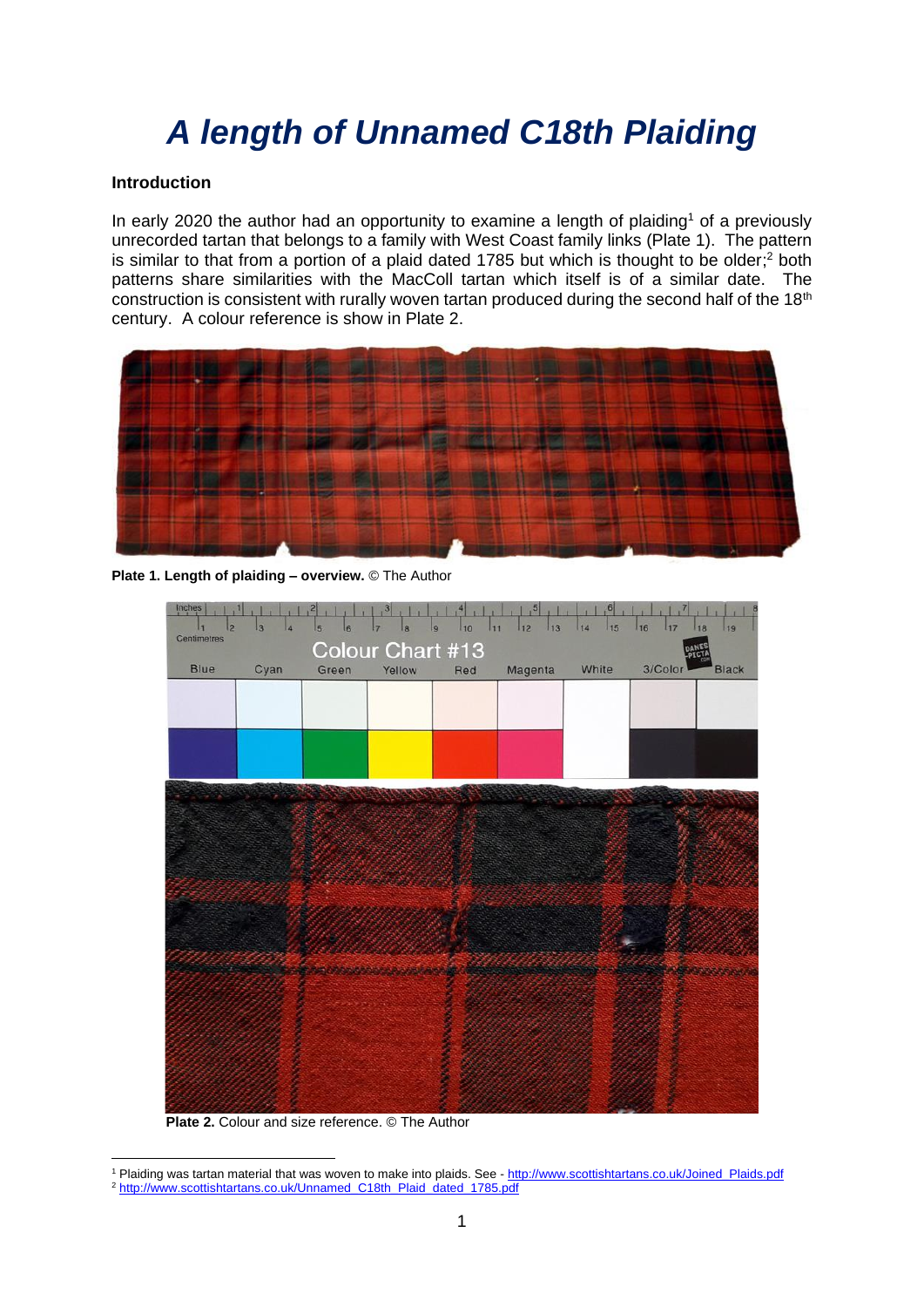## **Construction**

The cloth is 23½ inches wide, quite narrow for the period when 25-26 inches was more common, and 75 inches long with turned ends (Plate 2). Turning and sewing down the ends was the traditional method of securing the rough warp varns as part of the finishing process for plaids. The thread used was some of the yarn from the cloth meaning that it is probably contemporary. The cloth was hand-woven with hand-spun singles (non-plied) naturally dyed yarn. No dye analysis has been conducted but if tested, it is probable that the dyes were those typically used in pre-19<sup>th</sup> century rural tartan; cochineal and indigo for the red and blue respectively, plus indigo and an unknown yellow source for the green. Identification of the yellow, not always a precise science, would help date the piece. For example, if an imported hardwood had been used that would refine the date later in the 18<sup>th</sup> century, a native dyestuff would mean it was probably earlier.

The off-set pattern comprises three half setts across the warp and continues into the forth sett to finish with a blue herringbone selvedge and final red stripe (Plate 3), a structure often found in 18<sup>th</sup> century plaids<sup>3</sup>. The other selvedge finishes in the middle of the broad red pivot. Whilst there is no evidence that this piece was ever joined to made a wider piece, had it been, the whole piece would have been approximately 37 inches with six half setts and a herringbone selvedge on both sides.



**Plate 3. The off-set warp layout showing the half setts, joining and herringbone selvedges.** © The Author

The selvedge mark is typical of the majority of surviving  $18<sup>th</sup>$  century examples in having a broad stripe of blue finished with a finer red stripe. In this case it is formed by extending the blue bar at the edge of the large red square from 28 to 52 threads and includes four bars of irregular herringboning that start on the ninth blue thread which suggests that the warp was

<sup>&</sup>lt;sup>3</sup> See the articles on [http://www.scottishtartans.co.uk/Traditional\\_selvage\\_patterns.pdf](http://www.scottishtartans.co.uk/Traditional_selvage_patterns.pdf)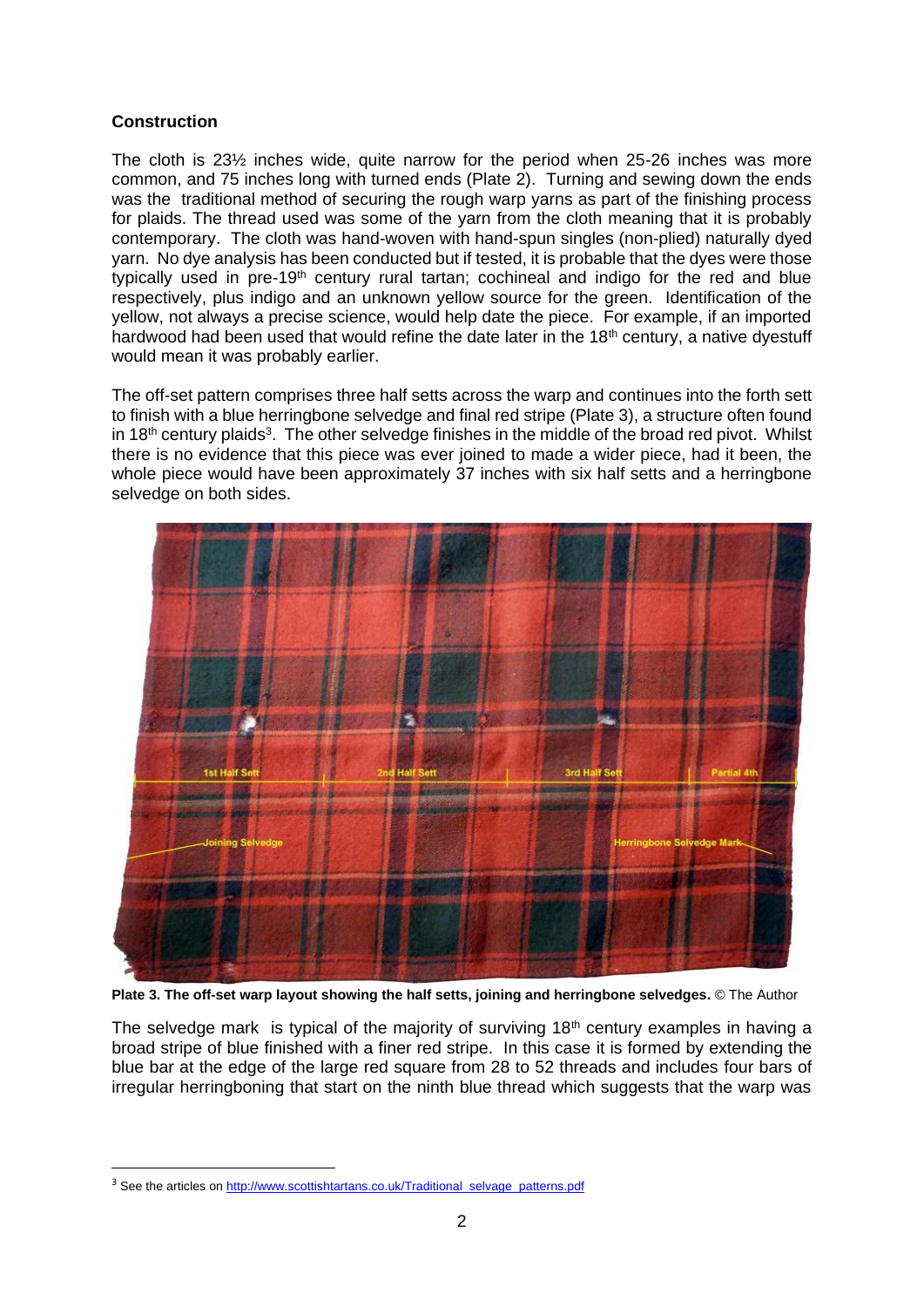tied into a previous length rather than the herringboning wound specifically for this piece (Plate 4). The last 10 threads of blue follow the standard twill weave direction and finished with 12 red; the last 2 ends being threaded through the same heddle. This layout makes the herringboning appear broader than it actually is (Fig 1). It would be technically better balance if the herringboning had started with a change of direction on the first blue and been arranged as 5 bars of 10 threads followed by the final red stripe. The result is a balanced herringbone that fits the width of the selvedge mark (Fig 2).



**Plate 4. Detail of the herringbone selvedge** © The Author

///////////////////////////////////\\\\\\\\\\//////////////\\\\\\\\\\///////////////////// **Fig 1. Original selvedge mark with irregular herringboning starting on B9.**

# ///////////////////////////\\\\\\\\\\//////////\\\\\\\\\\//////////\\\\\\\\\\//////////// **Fig 2. Revised selvedge mark with balanced herringboning starting on B1.**

## **The Sett**

The structure of this tartan is similar to a number of surviving 18<sup>th</sup> century specimens from the Appin/Lorn area but that does not necessarily mean that this specimen was original from there. It also shares similarities with a plaid from Highland Perthshire<sup>4</sup>. The red, blue and green setting of this plaid shares the basic pattern discussed in the Regional Motif paper<sup>5</sup>; one pivot having a triple stripe centred on a large red square, the other pivot being a plain red square bordered by narrow stripes then a broad green band. In the second pivot the border stripes and band are a reversed or inverted triple stripe formed by the underlying red ground colour. The triple tripe motif is shown under the colour strip (Fig 3).



### **Fig 3. Sett showing the triple stripe motif.**

The fine light blue pivot stripe is what differentiates this tartan from the MacColl and the Perthshire plaid and makes it unique but in overall terms it belongs to the same pattern group.

## **Conclusion**

This beautifully spun, dyed and woven specimen is typical of 18<sup>th</sup> century specimens found throughout the country, particularly in Appin and Lorn. It may therefore represent a style of pattern that was once widely found throughout the Highlands. Structurally and technically it is consistent with other mid-late  $18<sup>th</sup>$  century plaids; so, a c1750-1790 date is a reasonable assumption. Chemical and/or yarn analysis might help date the piece more accurately. The

<sup>4</sup> [http://www.scottishtartans.co.uk/Unnamed\\_C18th\\_Plaid\\_dated\\_1785.pdf](http://www.scottishtartans.co.uk/Unnamed_C18th_Plaid_dated_1785.pdf)

<sup>5</sup> [http://www.scottishtartans.co.uk/Evidence\\_for\\_a\\_Regional\\_Motif\\_in\\_old\\_Tartans\\_from\\_Appin\\_&\\_Lorn.pdf](http://www.scottishtartans.co.uk/Evidence_for_a_Regional_Motif_in_old_Tartans_from_Appin_&_Lorn.pdf)